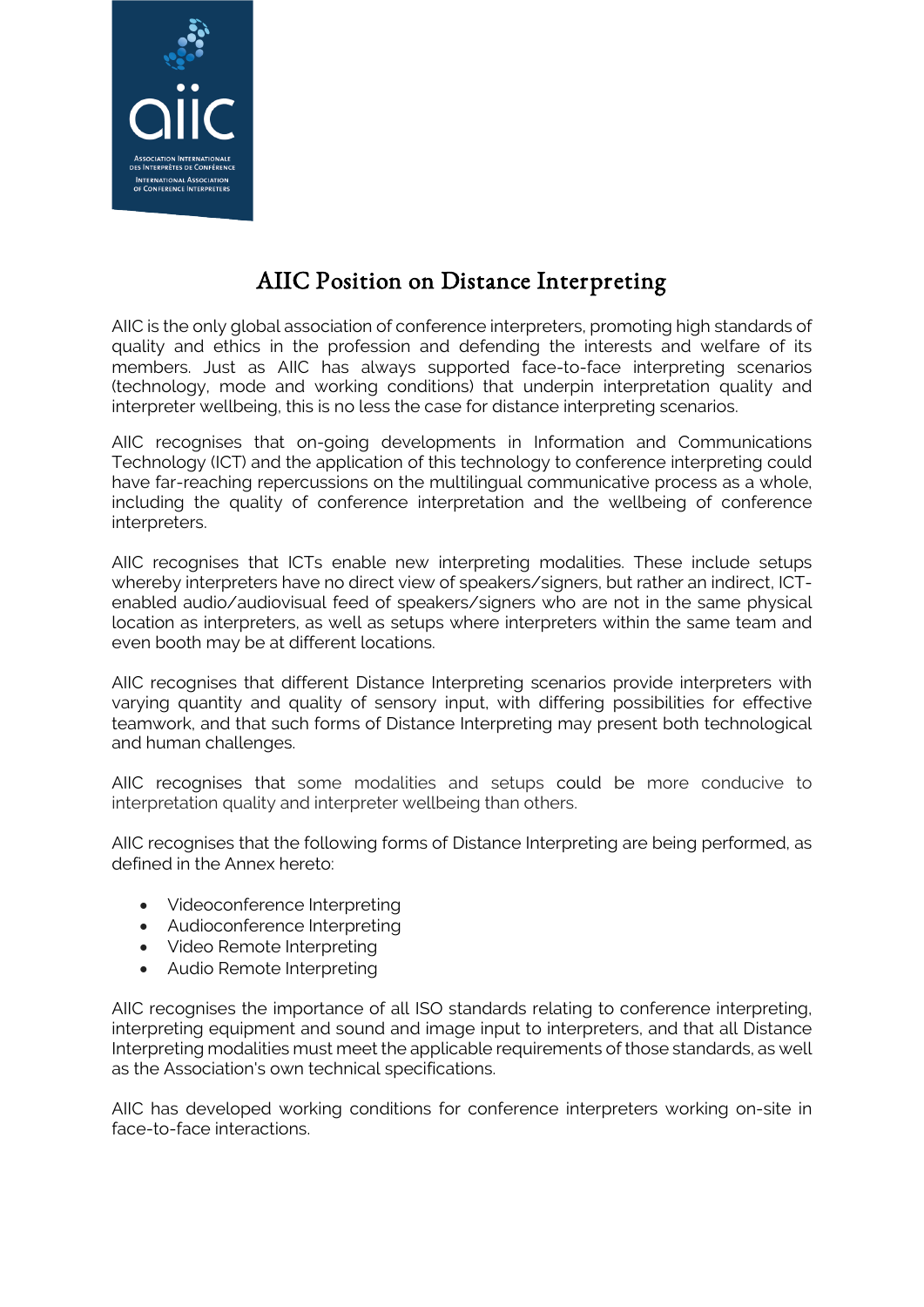

AIIC recognizes that Distance Interpreting modalities are perceived by conference interpreters as fundamentally different and, as such, require clearly defined working conditions adapted to each specific modality.

AIIC recognises that said working conditions for Distance Interpreting modalities must be based on independent and objective research.

Consequently, AIIC, through its Task Force on Distance Interpreting, is committed to sparing no effort in developing and adopting evidence-based working conditions that provide for both quality of interpretation and interpreter wellbeing, through the systematic and methodical testing of Distance Interpreting modalities in real work environments.